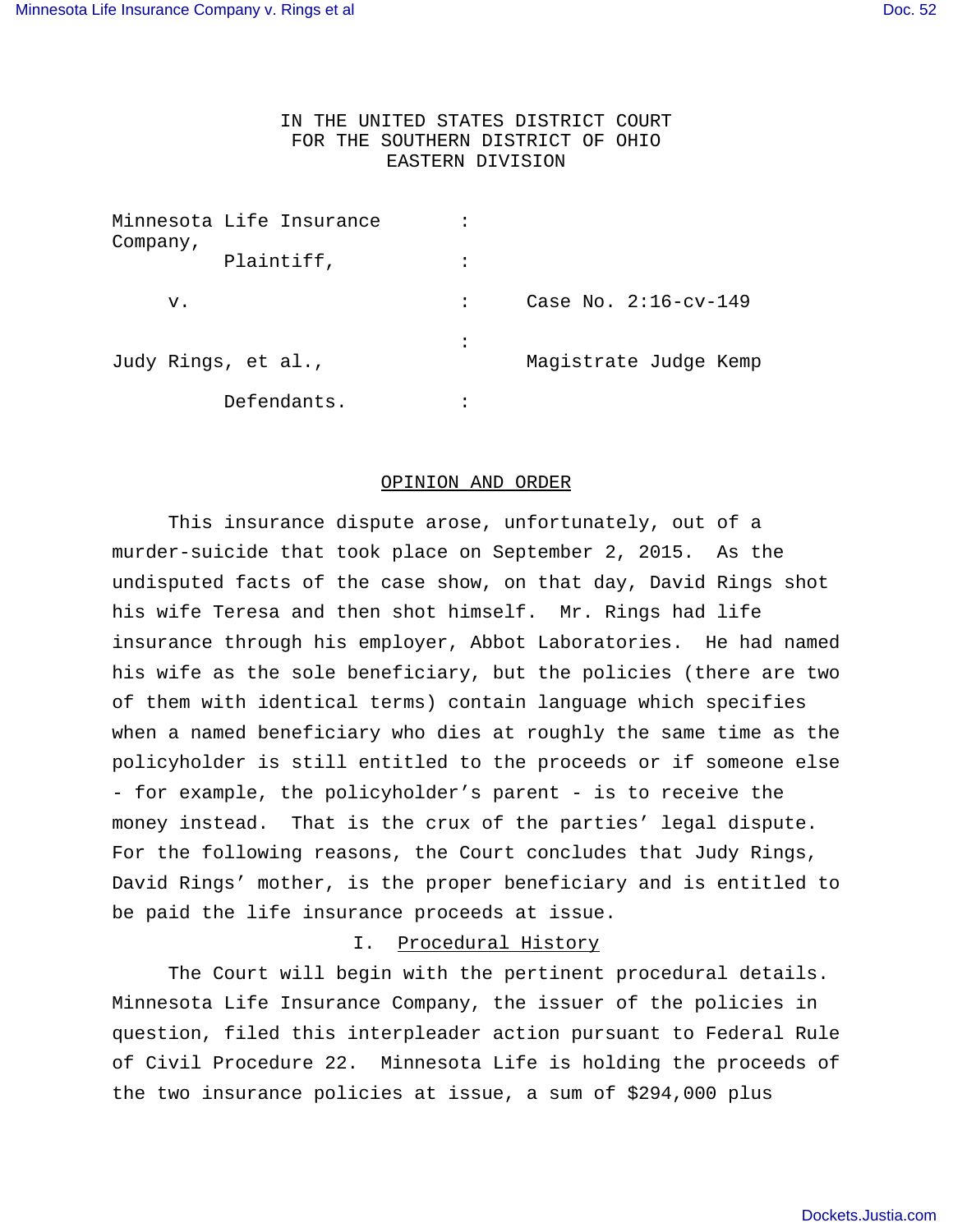interest, until the Court decides who is entitled to it. The two competing claimants are Teresa Lee Rings' Estate (her son, Chase Lee, being the sole beneficiary of the estate) and Judy Rings, David Rings' sole surviving parent.

Minnesota Life moved for leave to deposit funds in an interest-bearing account, for an injunction, and for its dismissal from this action. The two competing claimants have filed cross-motions for summary judgment.

#### II. The Undisputed Facts

The cross-motions for summary judgment are based on a set of undisputed facts, and the parties agree that the proper interpretation of the policy language is a pure question of law. Here are the facts they agree on.

1. Defendant Judy Rings is David Lee Rings' biological mother.

2. At all times relevant to this case, David's biological father was and is dead.

3. David and Teresa Lee Rings married on October 19, 2009 and were still married on September 2, 2015.

4. Teresa was Defendant Chase Lee's biological mother.

5. Chase is David's stepson; David was not Chase's biological or legally-adoptive father.

6. David never had any biological or legally adopted children.

7. At approximately 6:40pm on September 2, 2015, David shot Teresa with a firearm. Teresa was hit six times and suffered bullet wounds to her finger, hip, buttocks, back, chin and neck. Teresa died from her injuries some time between 6:40pm and 7:05pm.

8. Also at approximately 6:40pm on September 2, 2015, David shot himself with a firearm. David was hit one time and lost a significant amount of brain matter from the gunshot wound. David also died from his injuries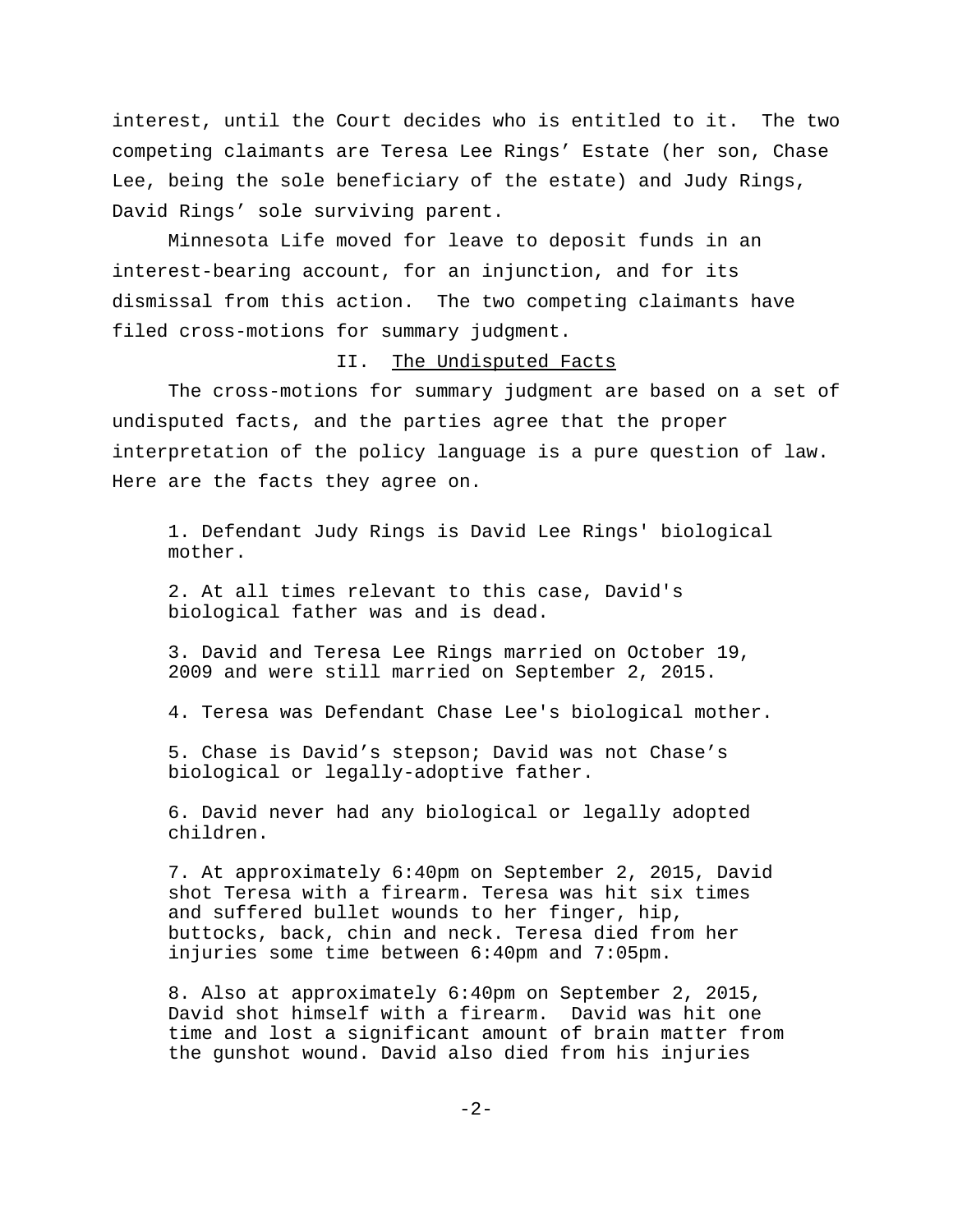some time between 6:40pm and 7:05pm.

9. Both David and Teresa died on September 2, 2015; the cause of death for each was injury resulting from the gunshot wounds inflicted by David.

10. Between David and Teresa, it is unknown and probably unknowable who died first. They both died no more than twenty-five minutes of the other. The parties agree that they are currently not aware of facts (other than Stipulations 6. and 7. above) which indicate who, if either, died first but do not discount the possibility that such evidence could hereafter be discovered.

11. On September 2, 2015, there were in force two life insurance policies ("the Policy") issued by Plaintiff. True and accurate copies of the written versions of the Policy are attached to the complaint in this case as Exhibits A and B.

12. Plaintiff originally issued the Policy as part of and in association with the benefits package which David received as the result of his employment with Abbott Laboratories.

13. David's life is the life which the Policy insured.

14. At some point in time before September 2, 2015, David designated Teresa as the only beneficiary under the Policy. During their marriage, David did not designate any beneficiary other than his wife, Teresa.

15. David and Teresa were both dead when medics entered the house at approximately 7:05pm.

16. Time of death for both David and Teresa reflects the time that medics were able to inspect the bodies and confirm that both were dead.

17. Teresa was alive on September 2, 2015.

The claimants also agree that the outcome of this case depends on the interpretation of certain language found in both insurance policies, and agree that this is the key provision:

**To whom will we pay the death benefit?**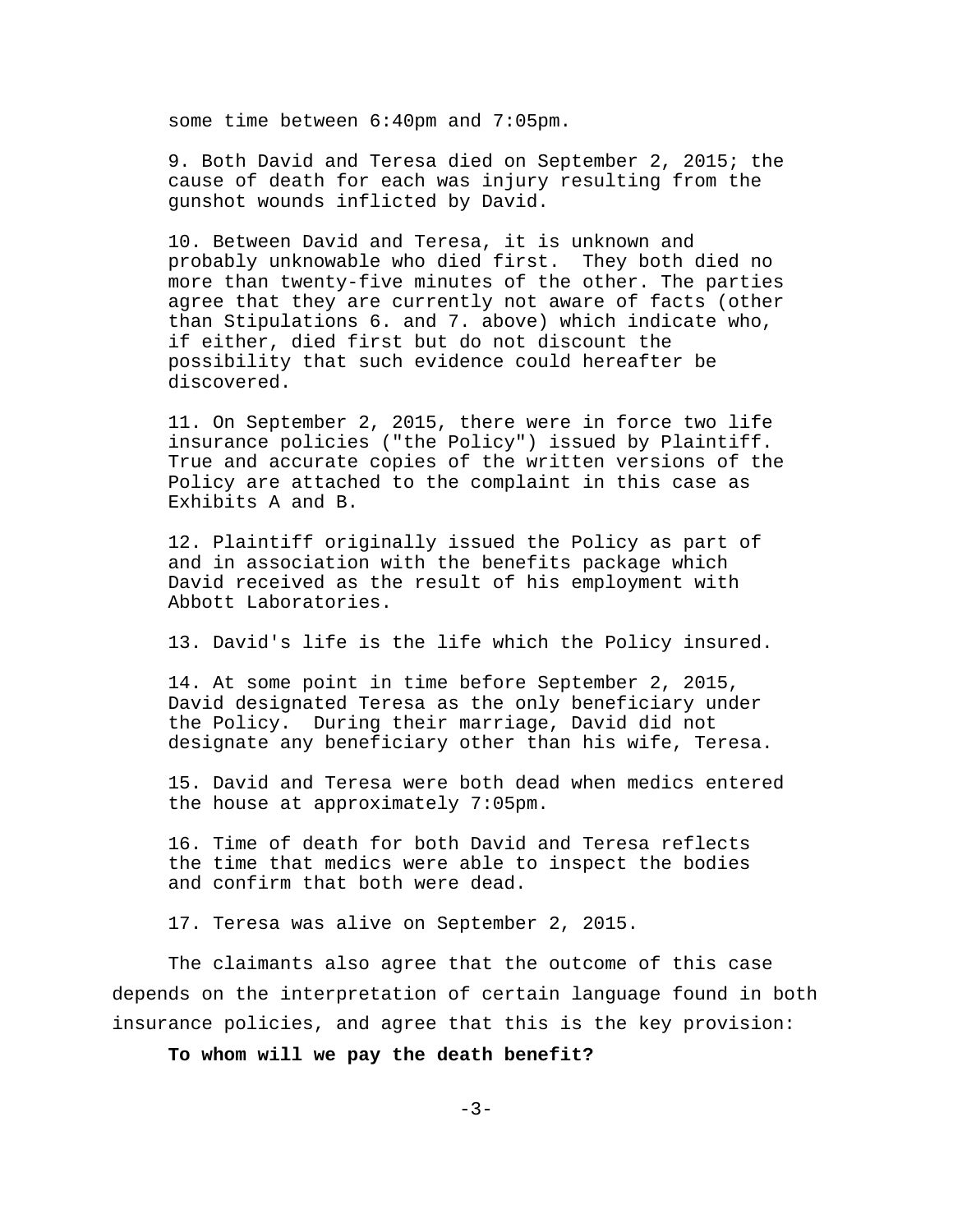We will pay the death benefit to the beneficiary or beneficiaries. A beneficiary is named by you to receive the death benefit to be paid at your death. You may name one or more beneficiaries. You cannot name the policyholder or an associated company of the policyholder as a beneficiary.

You may also choose to name a beneficiary that you cannot change without the beneficiary's consent. This is called an irrevocable beneficiary.

If there is more than one beneficiary, each will receive an equal share, unless you have requested another method in writing. To receive the death benefit, a beneficiary must be living on the date of your death. In the event a beneficiary is not living on the date of your death, that beneficiary's portion of the death benefit shall be equally distributed to the remaining surviving beneficiaries. In the event of the simultaneous deaths of you and a beneficiary, the death benefit will be paid as if you survived the beneficiary.

If there is no eligible beneficiary, or if the insured does not name one, we will pay the death benefit to:

(1) the insured's lawful spouse, if living, otherwise: (2) the insured's natural or legally adopted child (children) in equal shares, if living, otherwise; (3) the insured's parents in equal shares, if living, otherwise; (4) the personal representative of the insured's estate.

#### III. Analysis of the Policy

It is not difficult to see that the next-to-the-last paragraph just quoted is the crucial one. Although the Court will explain each of the claimant's legal position in more detail later, the gist of each can be stated simply. The Estate points out that Teresa Rings was properly named as a beneficiary, and in order for her (or her estate) to collect the proceeds, it was only necessary that she "be living on the date of [David Rings']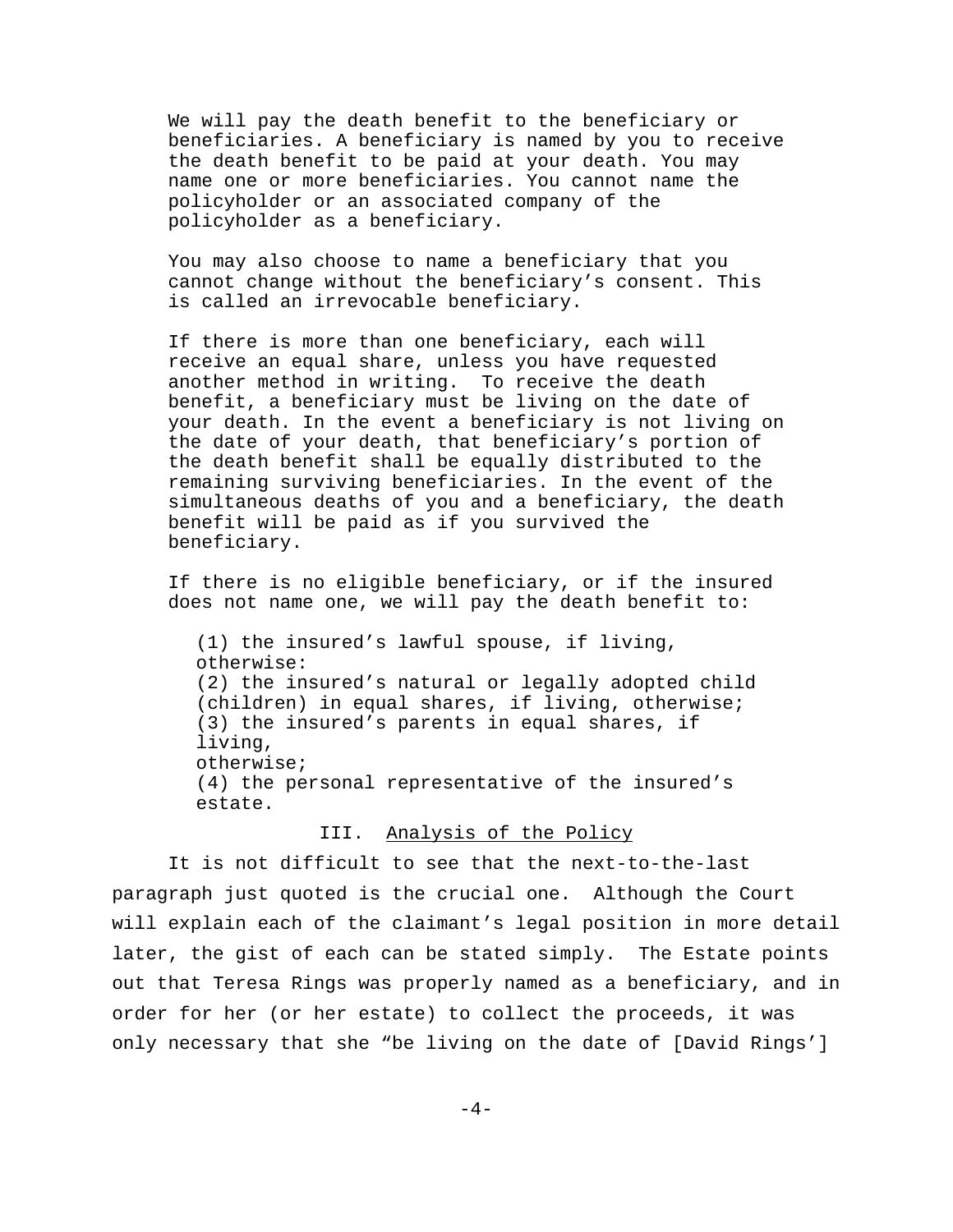death." She was. Consequently, the money goes to her estate.

Judy Rings, on the other hand, argues that this interpretation completely ignores the last sentence of that paragraph. She says that this is a case of "simultaneous deaths." If that is so, the policy says that the death benefit is to be paid "as if [David Rings] survived [Teresa Rings]" - in other words, to the next person in line. Because David Rings did not name an alternate beneficiary and he had neither a living spouse nor a natural or adopted child, any surviving parent becomes the payee.

# A. Preliminary Issues

Before determining which one of these is the better argument, the Court notes that the claimants have addressed two other issues: (1) does the Uniform Simultaneous Death Act apply here; and (2) does the Ohio Slayer Statute, Ohio Rev. Code 2105.19, apply? The claimants appear to agree that because the life insurance policy addresses the issue of simultaneous deaths, the Uniform Simultaneous Death Act does not apply, so the Court will not discuss it further. That leaves the question of whether the Ohio Slayer Statute has anything to say about who gets the proceeds in this type of situation.

The Court first notes that the statute is, by its terms, inapplicable. It disqualifies only persons convicted of certain crimes (or persons found incompetent to stand trial after having been indicted for such crimes) from profiting from their criminal deeds. However, Ohio common law "provides 'that no one should be allowed to profit from his [or her] own wrongful conduct.'" Prudential Ins. Co. of America v. Blanton, 118 F.Supp.3d 980, 982 (N.D. Ohio 2015), citing Shrader v. Equitable Life Assur. Soc. of U.S., 20 Ohio St.3d 41, 44 (1985). Federal common law appears to endorse the same principle. See, e.g., Metropolitan Life Ins. Co. v. White, 972 F.2d 122 (5th Cir. 1992).

 $-5-$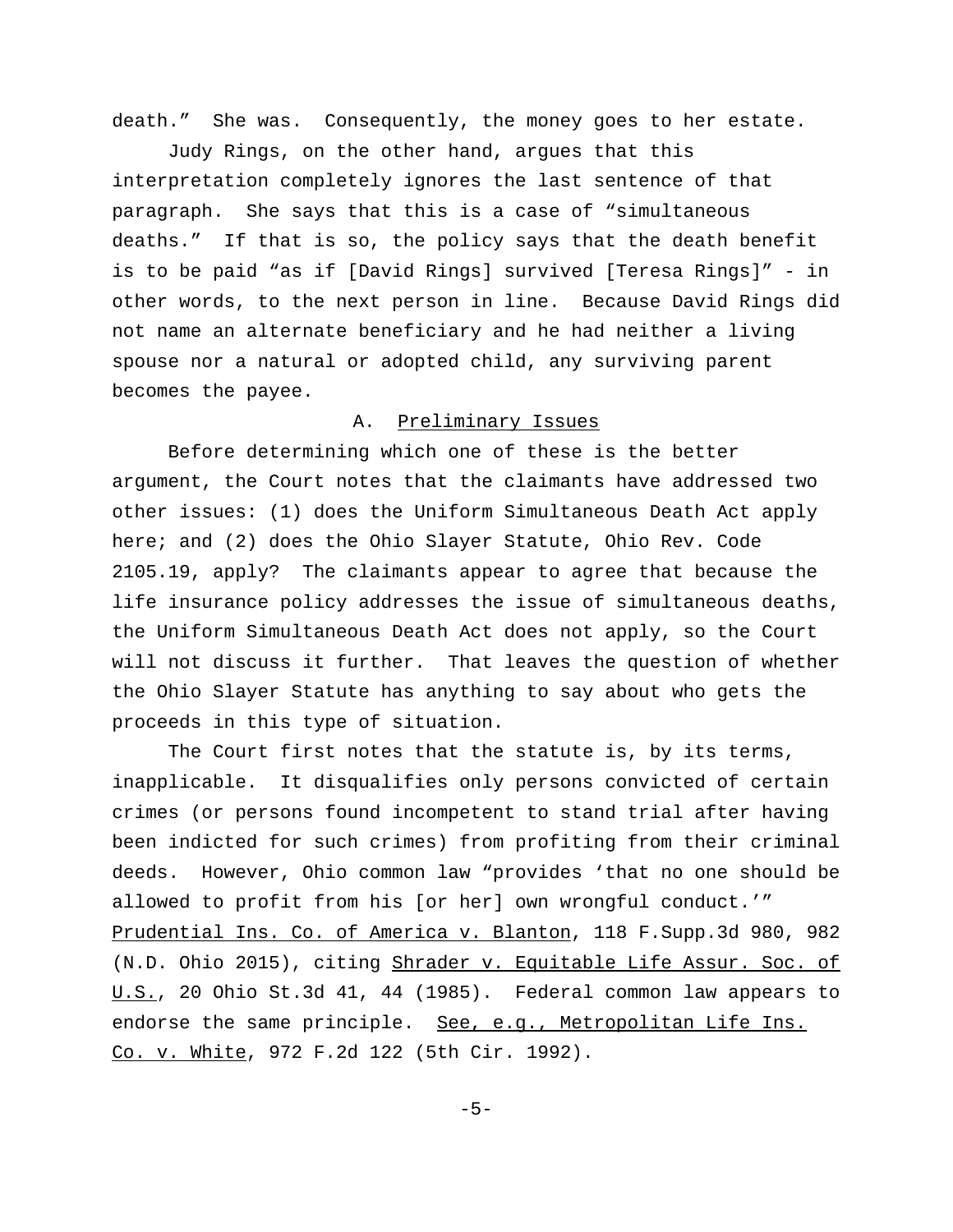That principle, however, ordinarily is construed to prevent a wrongdoer from collecting the proceeds from a policy which insured the life of the victim. It says little to nothing about how a policy on the life of the wrongdoer is to be distributed. Courts have rejected the argument that the slayer statutes or the corresponding common law rule extend as far as the only "benefit" which someone like David Rings obtained by killing Teresa namely, the ability to direct the proceeds of his life insurance policies to the next person in line after Teresa. See, e.g., Caterpillar, Inc. v. Estate of Lacefield-Cole, 520 F.Supp.2d 989 (N.D. Ill. 2007). Ohio law has been interpreted in the same fashion. See Zemski v. Kish, 1992 WL 238638 (Lucas Co. App. Sept. 25, 1992). Consequently, the Court concludes that under either federal or Ohio law, the "slayer principle" does not affect Judy Rings' ability to obtain the proceeds of the policies which insured her son's life.

# B. Analysis of the Policy Language 1. The Legal Standards

The claimants both assert that the interpretation of David Rings' life insurance policy is governed by ERISA. The Court agrees. "When faced with a dispute over the proper beneficiary, ERISA 'supplies the rule of law' for making that determination.'" IBEW Pac. Coast Pension Fund v. Lee, 462 Fed.Appx. 546, 548 (6th Cir. 2012), quoting Metro Life Ins. Co. v. Pressley, 82 F.3d 126, 129-30 (6th Cir. 1996). The statutory language requires an ERISA plan administrator to pay benefits "in accordance with the documents and instruments governing the plan." 29 U.S.C.  $$1104(a)(1)(D)$ . The Court of Appeals has construed this section as "establish[ing] a clear mandate that plan administrators follow plan documents to determine the designated beneficiary." Metropolitan Life Ins. Co. v. Marsh, 119 F.3d 415, 420 (6th Cir. 1997), citing Pressley, 82 F.3d at 130. "ERISA directs that the

-6-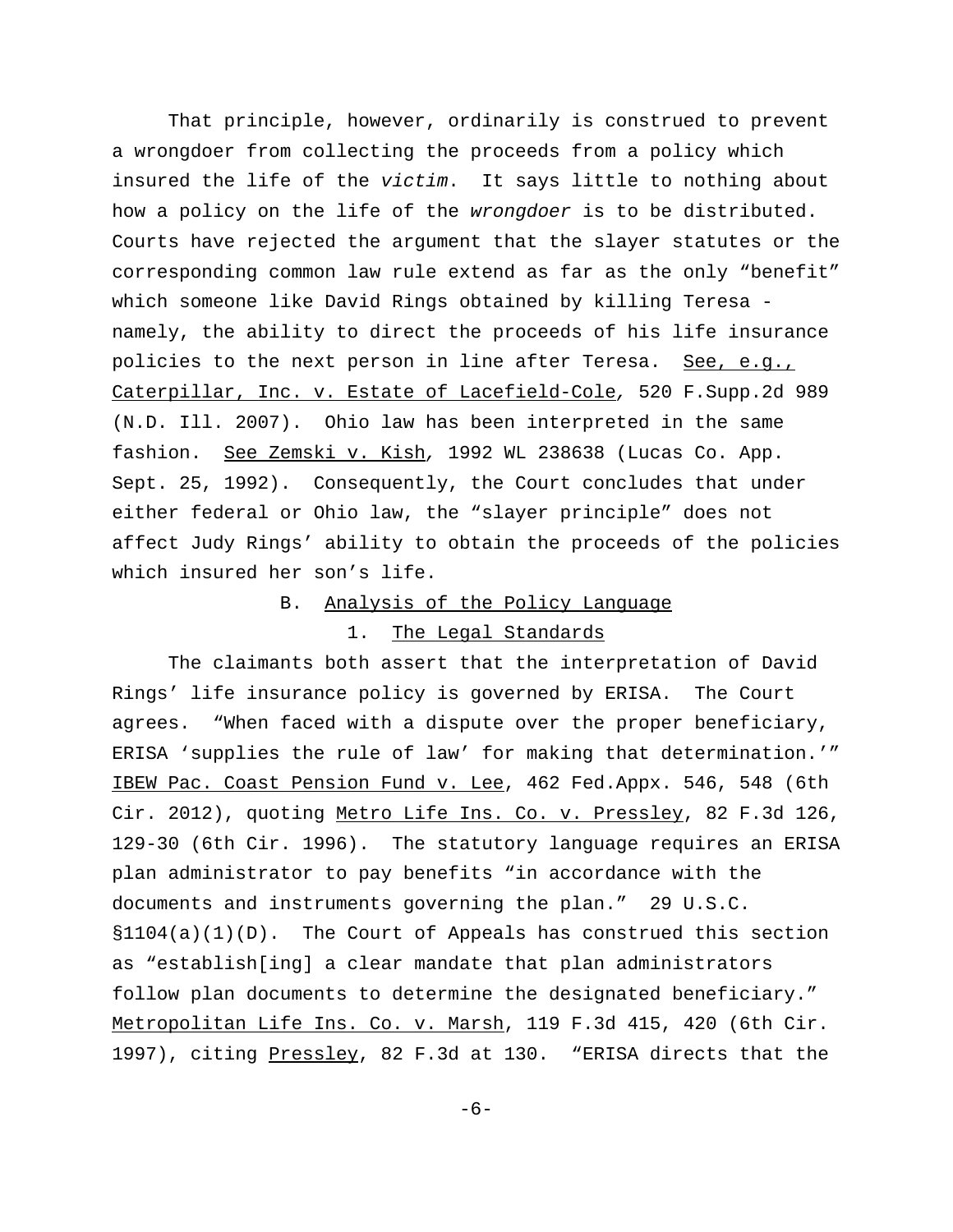plan documents determine the beneficiaries, ..., and repeatedly underscores the primacy of the written plan." Union Sec. Ins. Co. v. Blakeley, 636 F.3d 275, 276 (6th Cir. 2011) (emphasis in original) (citation omitted). Consequently, if the plan document provides "a workable means of identifying beneficiaries" the Court "'need look no further.'" Id., quoting McMillan v. Parrot, 913 F.2d 310, 312 (6th Cir. 1990). This is so whether the court can find "a workable means of identifying beneficiaries in the plan document ... in the general definition section or in the plan as a whole." Id., quoting Mitzel v. Anthem Life Ins. Co., 351 Fed. Appx. 74, 90 (6th Cir. 2009).

"Under federal common law, 'ERISA plans, like contracts, are to be construed as a whole.'" Mitzel, quoting Alexander v. Primerica Holdings, Inc., 967 F.2d 90, 93 (3d Cir. 1992). "[A] plan's provisions must be interpreted 'according to their plain meaning, in an ordinary and popular sense.'" Caldwell v PNC Financial Services Group, Inc., 835 F.Supp.2d 510, 522 (S.D. Ohio 2011), quoting Perez v. Aetna Life Ins. Co., 150 F.3d 550, 556 (6th Cir. 1998). In applying a plain meaning analysis, courts are required to give effect to the unambiguous terms of an ERISA plan. Lake v. Metro Life Ins. Co., 73 F.3d 1372, 1379 (6th Cir. 1996). "'Courts must give effect to all words, phrases, and clauses in interpreting a contract, avoiding interpretations that would render any part of the contract surplusage....'" CHS/Community Health Systems, Inc. v. Ledford, – F.Supp.3d –, 2016 WL 4506094, \*4 (M.D. Tenn. Aug. 29, 2016), quoting Tabernacle-The New Testament Church v. State Farm Fire & Cas. Co., 616 Fed.Appx. 802, 808 (6th Cir. 2015).

#### 2. The Meaning of the Policy

Against the backdrop of this legal framework, the dispute here is very narrow. There are really only two sentences which must be construed. The first is this:

-7-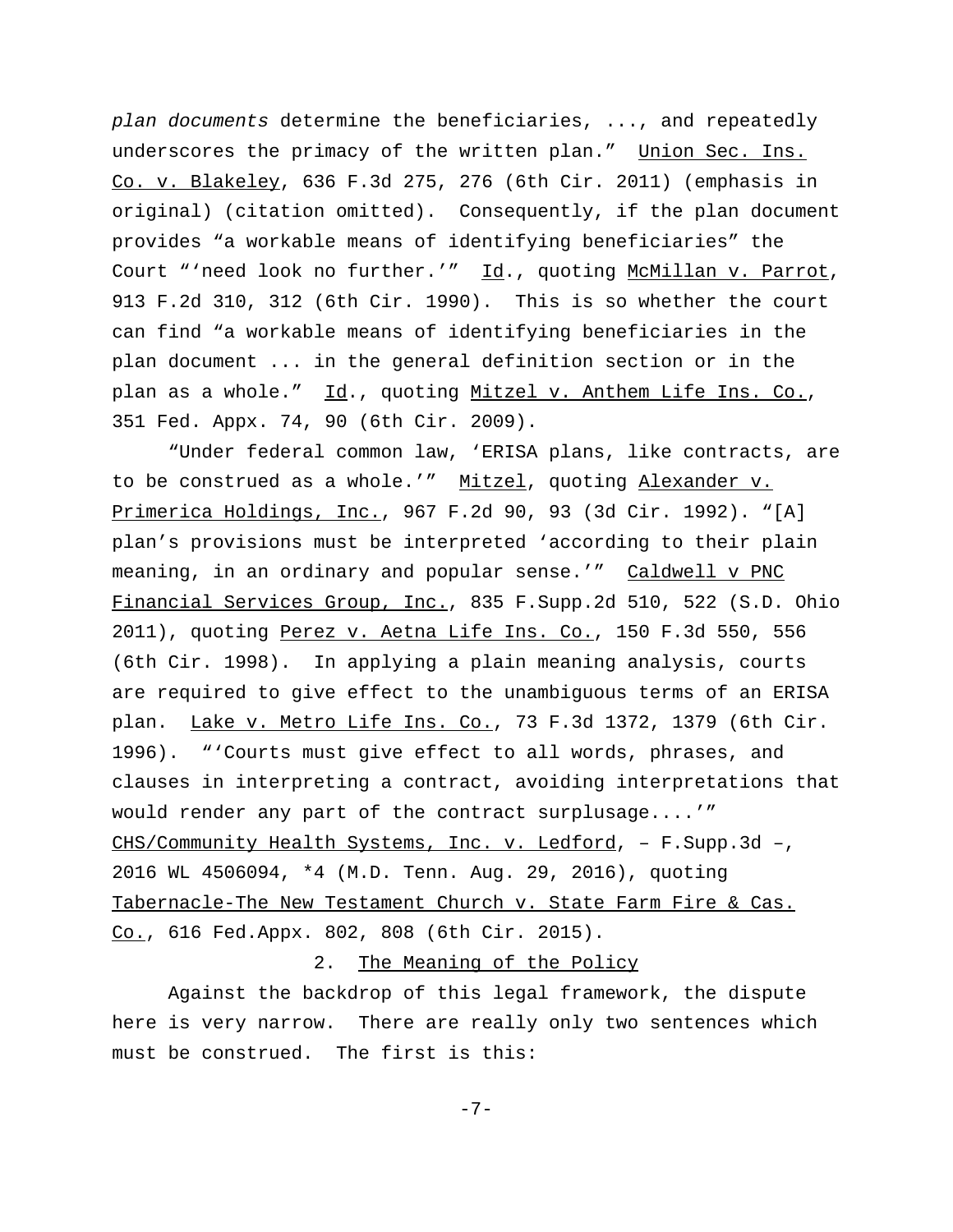To receive the death benefit, a beneficiary must be living on the date of your death.

Under the undisputed facts laid out above, it is clear that Teresa Rings met this qualification, and Judy Rings does not argue otherwise. Where she and the Estate part ways is on the interpretation of this sentence:

In the event of the simultaneous deaths of you and the beneficiary, the death benefit will be paid as if you survived the beneficiary.

Judy Rings says two things: that the deaths here were simultaneous because the order of death is impossible to determine, and that once it is concluded that David Rings survived Teresa, the death benefit cannot be paid to her (or her estate). The Estate, on the other hand, says that this language is irrelevant because David and Teresa Rings did not die at the same exact moment in time. That, it says, is what "simultaneous" means, and where that kind of "simultaneous" death cannot be proved, any policy provision dealing with simultaneous deaths simply does not come into play.

Unfortunately, the Policy does not define either the word "simultaneous" or the phrase "simultaneous death." Under ERISA, the Court must interpret the above provision "according to its plain meaning, in an ordinary and popular sense." Perez, 150 F.3d at 556. Is that meaning and sense the precise definition of the adjective "simultaneous," as the Estate contends, or is there an ordinary and popular sense of what is meant by the use of the words "simultaneous death" in an insurance policy? That is the question.

Judy Rings suggests that the phrase "simultaneous deaths" does have a commonly understood and distinct meaning beyond the meaning of the individual words "simultaneous" and "deaths" and that the Court should give effect to that meaning. According to

-8-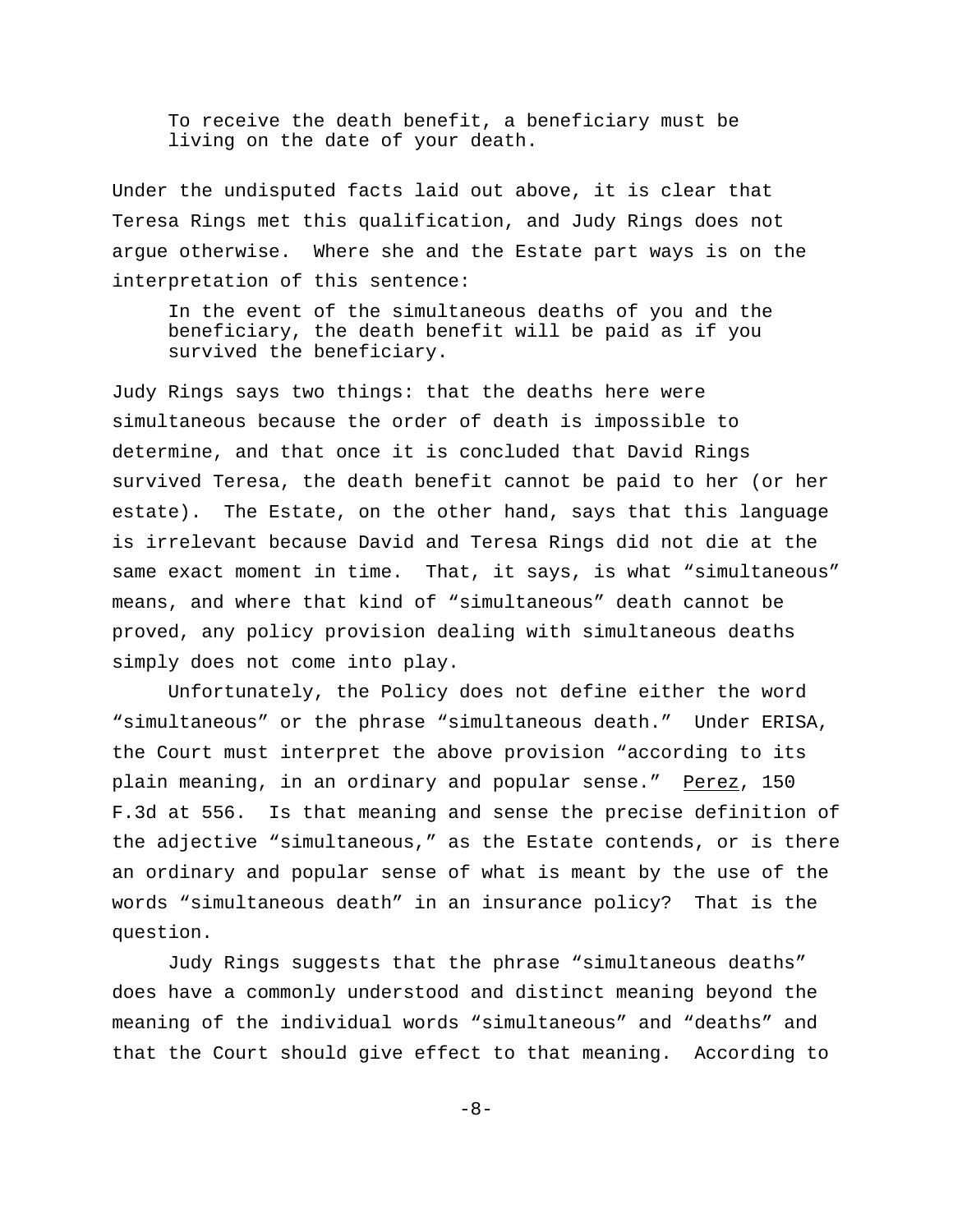her, the phrase is intended to cover the specific situation presented here - deaths under circumstances where the order of death is unknown or unknowable - and it operates just as the policy specifies, deeming the policyholder to have survived the beneficiary.

The Court agrees that this reading of the provision is the most plausible one and the one most consistent with the plain meaning of the phrase "simultaneous death" as it is ordinarily used in the insurance context. It reaches this conclusion for several reasons.

First, commentators have said that "simultaneous deaths" has a commonly understood and specific meaning beyond the meaning of the individual words "simultaneous" and "death." For example, Black's Law Dictionary ( $10^{th}$  ed. 2014) defines the phrase "simultaneous deaths" as:

The death of two or more persons in the same mishap, under circumstances that make it impossible to determine who died first. SEE UNIFORM SIMULTANEOUS DEATH ACT; COMMON DISASTER; COMMORIENTES.

The related terms or phrases identified in this definition are themselves defined in Black's as follows:

Uniform Simultaneous Death Act. A 1940 model statute specifying that if two or more people die within 120 hours of each other, each is considered to have predeceased the others. The Act simplifies estate administration by preventing an inheritance from being transferred more times than necessary. The Act was revised in 1993 and has been adopted in some form by almost every state. – Abbr. USDA. See COMMORIENTES.

Common Disaster. An event that causes two or more persons (such as a testator and a devisee, or an insured and a beneficiary) to die at very nearly the same time, with no way of determining the order of their deaths, when the ownership of property depends on that order. See UNIFORM SIMULTANEOUS DEATH ACT; COMMORIENTES

Commorientes. 1. Persons who die at the same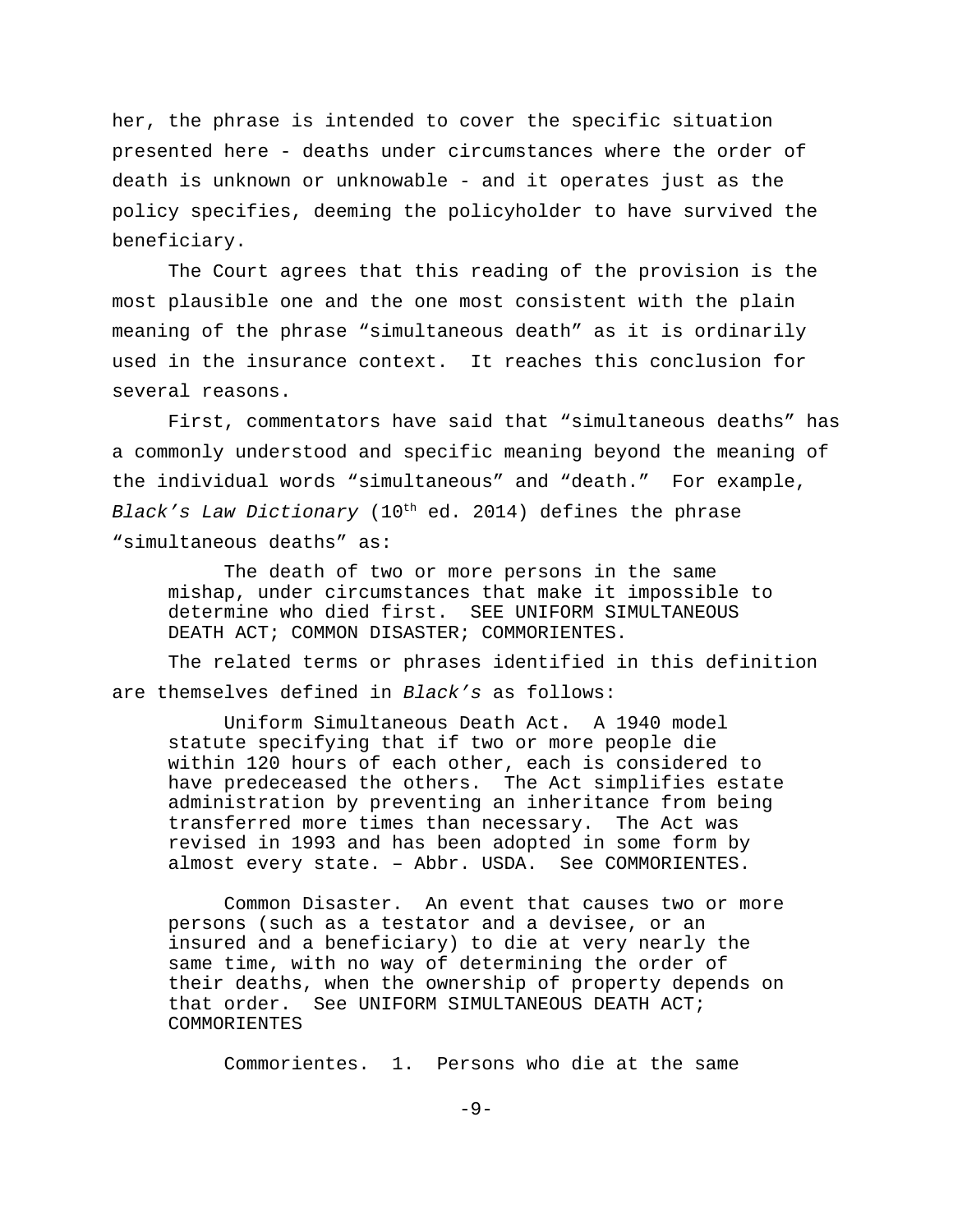time, often of the same cause, such as spouses who die in an accident. 2. Civil law. The rule establishing presumptions of survivorship for purposes of succession regarding such persons. See simultaneous death under DEATH; UNIFORM SIMULTANEOUS DEATH ACT.

Second, this interpretation underlies The Uniform Simultaneous Death Act and other state court simultaneous death statutes. As one commentator has explained:

Statutes may be expressly applicable to the distribution of the proceeds of insurance, and when this is so, the statutes commonly provide that when the chronological order of death cannot be determined, it shall be assumed that the beneficiary had predeceased the insured. This is true of the Uniform Simultaneous Death Act of 1940, which provides that: "Where the insured and the beneficiary in a policy of life or accident insurance have died and there is no sufficient evidence that they have died otherwise than simultaneously the proceeds of the policy shall be distributed as if the insured had survived the beneficiary, [except if the policy is community property of the insured and his spouse, and there is no alternative beneficiary, or no alternative beneficiary except the estate or personal representatives of the insured, the proceeds shall be distributed as community property under Section 4]." It is also provided that the act "shall not apply in the case of wills, living trusts, deeds, or contracts of insurance wherein provision has been made for distribution of property different from the provisions of this act." As amended in 1993, the Uniform Simultaneous Death Act provides that, subject to specified exceptions, "if (i) it is not established by clear and convincing evidence that one of two co-owners with right of survivorship survived the other co-owner by 120 hours, one-half of the property passes as if one had survived by 120 hours and one-half as if the other had survived by 120 hours and (ii) there are more than two co-owners and it is not established by clear and convincing evidence that at least one of them survived the others by 120 hours, the property passes in the proportion that one bears to the whole number of co-owners."

These statutory rules do not preclude proof of actual survivorship, for their purpose is merely to provide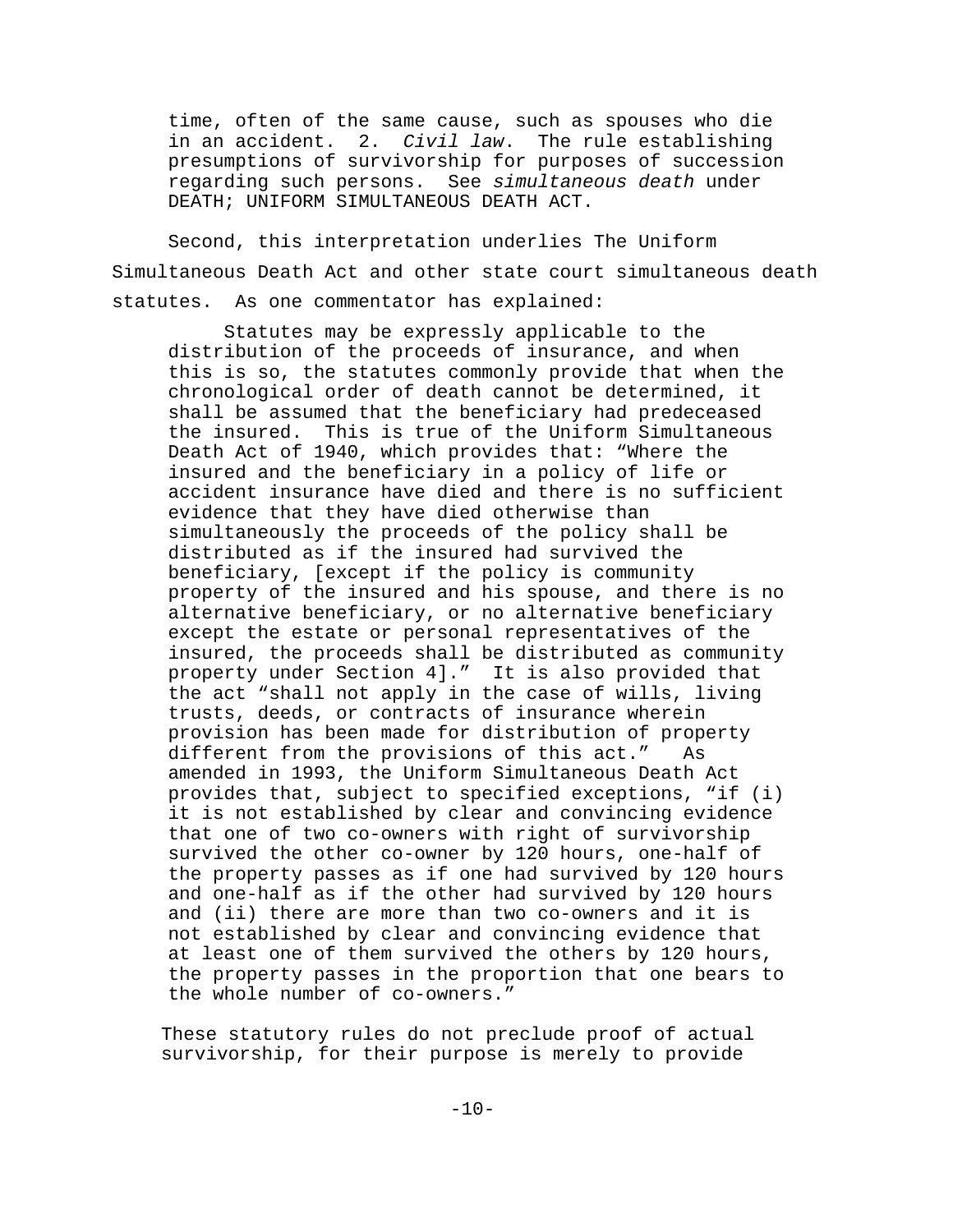that if there is no sufficient evidence that the insured and beneficiary have died otherwise than simultaneously, the proceeds shall be distributed as if the insured had survived, and are to supplant former presumptions of survivorship with effective, workable, and equitable rules, but only if there is no sufficient evidence to indicate that the insured and beneficiary died otherwise than simultaneously.

When there is no proof that the beneficiary survived the insured, the net effect of the 1940 version of the Uniform Act is to pass the proceeds to the insured's estate if no alternate beneficiary is designated, or to the alternate beneficiary if such is designated. The Act may also trigger various policy provisions predicated on the beneficiary surviving, or predeceasing, the insured.

(Footnotes omitted) 4 Couch on Insurance §61:44 (3rd ed.).

It makes sense to the Court that the concept of "simultaneous deaths" serves a specific purpose - to provide an "effective, workable and equitable" solution to the circumstance where the order of death is unknown. The language of the Policy providing that, in the event of "simultaneous deaths" the death benefit will be paid as if the insured survived the beneficiary, is completely consistent with the language used in other settings to address this scenario.

Further, this interpretation of "simultaneous deaths" gives effect not only to the sentence in the Policy in which it appears but makes sense when construed with the earlier sentence which states that "To receive the death benefit, a beneficiary must be living on the date of your death." Under the Estate's interpretation, this sentence would cover almost every conceivable situation. So, for example, when the deaths occur in some indeterminate order but clearly on the same day, the first sentence makes the beneficiary the survivor - which is this situation. So also, when the deaths are clearly not simultaneous, and even if it is clear that the beneficiary died

-11-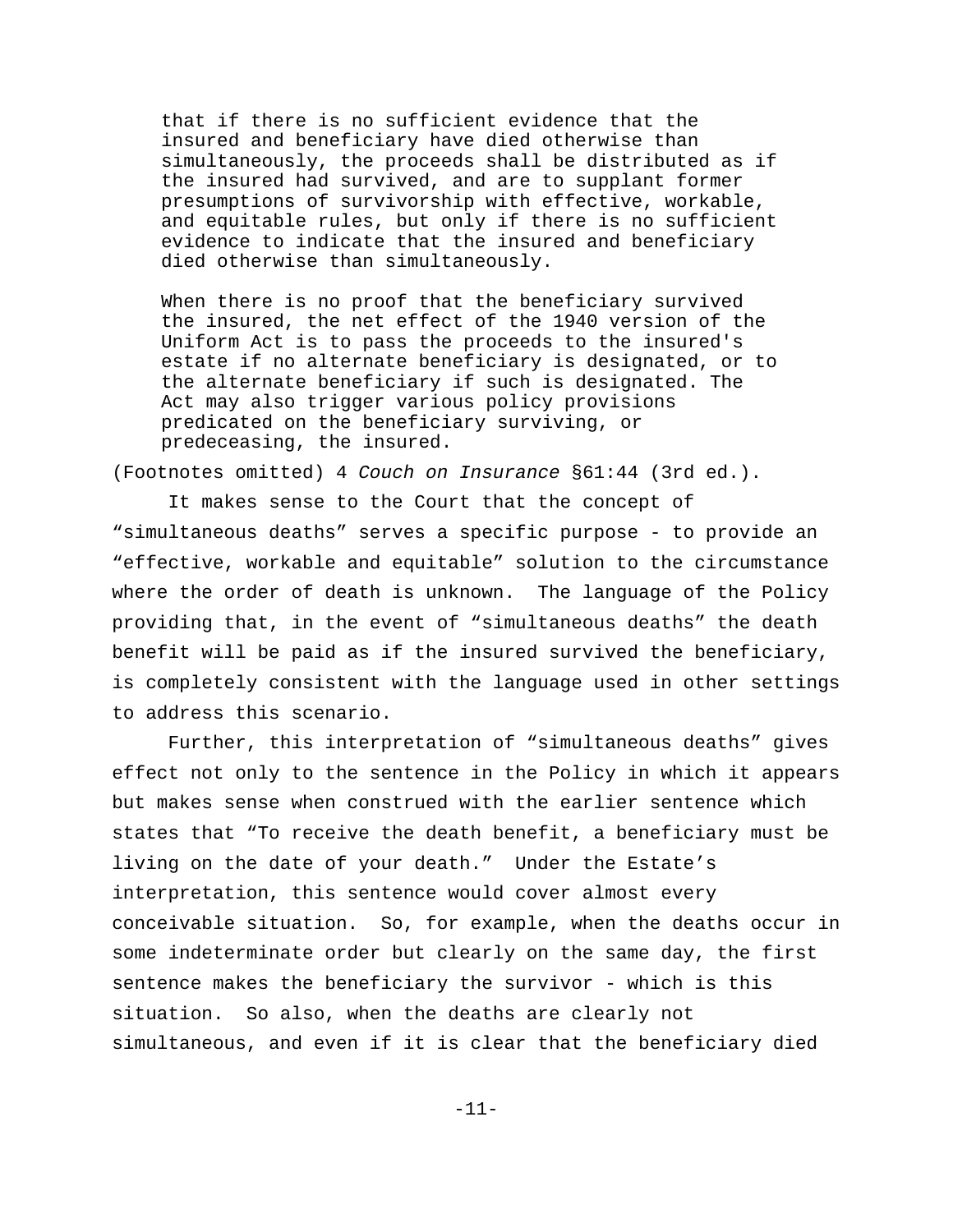first, as long as both deaths happened on the same day, the first sentence would also control. Further, it would still apply in a situation where the deaths occurred at exactly the same instant which would necessarily mean they happened on the same day - but then there would simply be an irreconcilable conflict between that sentence and the "simultaneous death" sentence, with the Court left without any means of deciding which one actually dictates to whom the proceeds are paid. It is more consistent with the language used and the context of its use to conclude that the policy's intent, even if not precisely worded in this way, is to make the proceeds payable only to living beneficiaries, and to provide a rule for decision when it cannot be determined if the beneficiary actually survived the insured that rule of decision being that she did not. This is consistent with the goal of providing a "workable, effective, and equitable" solution, but the Estate's interpretation is not.

For all of these reasons, the Court concludes that, because it is undisputed that the order of death of David and Teresa Rings is unknown and unknowable, under the terms of the Policy Teresa Rings was not an eligible beneficiary at the time of her death.

Based on the current state of the record, the Court's assumption is that, under this circumstance, according to the terms of the Policy, Judy Rings is entitled to collect the death benefit. The parties' briefing, however, suggests that other issues may exist preventing immediate payment. Further, according to the Court's docket, the Estate's counterclaims remain pending. This is so despite the suggestion from Minnesota Life's filings, including its motion to deposit funds, that the issues may be resolved. Consequently, the Court will schedule a status conference within 30 days to discuss any remaining issues.